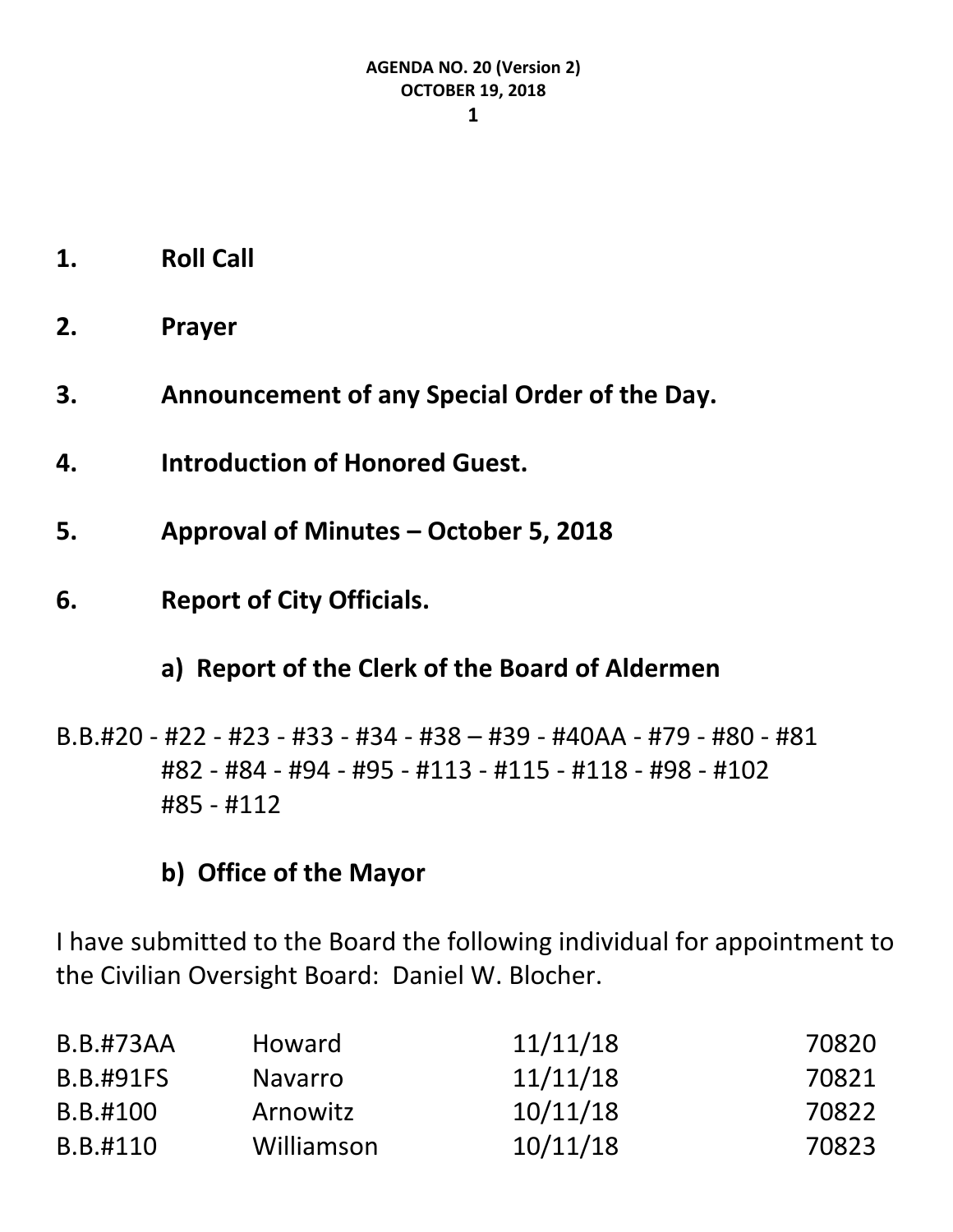**2**

# **c) Office of the President**

none

# **7. Petitions and Communications.**

none

# **8. Board Bills for Perfection – Informal Calendar.**

TC B.B.#104 -Davis -An ordinance enlarging the boundaries of the Port Authority of the City of St. Louis Port District, subject to the approval of the Missouri Highways and Transportation Commission, and authorizing certain actions in connection therewith.

# **9. Board Bills for Third Reading - Informal Calendar.**

LEG B.B.#25AA – Muhammad/Kennedy/Moore/Bosley - An ordinance submitting to the qualified voters of the City a proposed amendment to the Charter to maintain the Board of Aldermen as body of twenty-eight Aldermen representing twenty-eight wards, and preventing its reduction beginning December 31, 2021, to a body of fourteen Aldermen representing fourteen wards; and containing an emergency clause.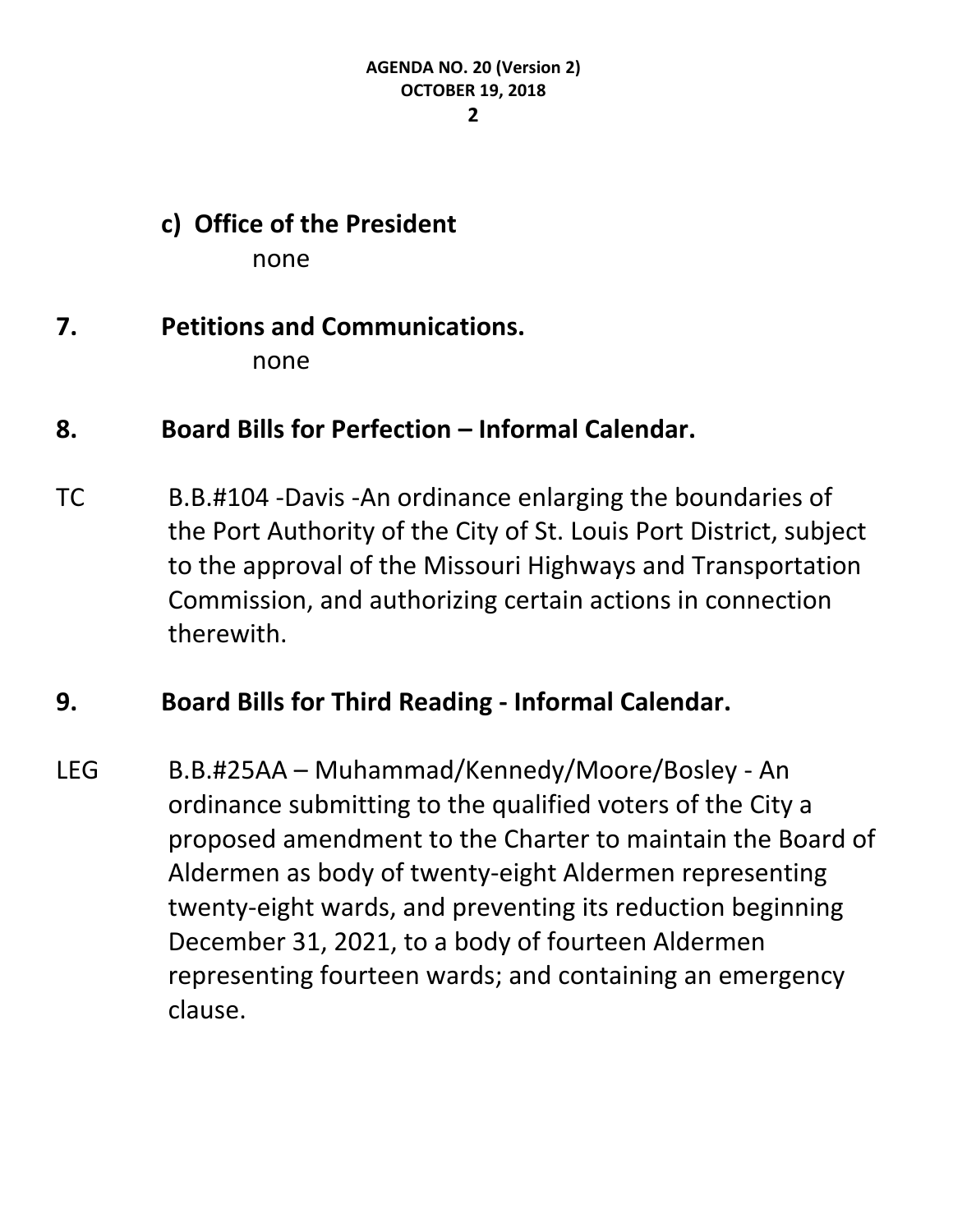#### **10. Resolutions – Informal Calendar.**

- HUDZ Res.#101 J. Boyd Enterprise Zone for Union Electric Company Enterprise Zone for 4301R, 4321 & 4427 Geraldine.
- HUDZ Res.#104CSAA Roddy The Authority to establish guidelines With regard to the terms of such real estate tax abatement for Residential properties with new investment of less than One Million Dollars based on established criteria.

# **11. First Reading of Board Bills.**

- B.B.#138 Roddy An ordinance approving a Redevelopment Plan for 4328 Swan.
- B.B.#139 Arnowitz An ordinance relating to the employees of the Office of the Recorder of Deeds' salaries in cases of voluntary Demotion or position reallocation, repealing Section 6(b)(2) And Section 6(c)(1) of Ordinance 70336, effective August 14, 2016, pertaining to the same and enacting in lieu thereof new Sections 6(b)(2) and 6(c)(2) pertaining to the same; and containing a severability clause.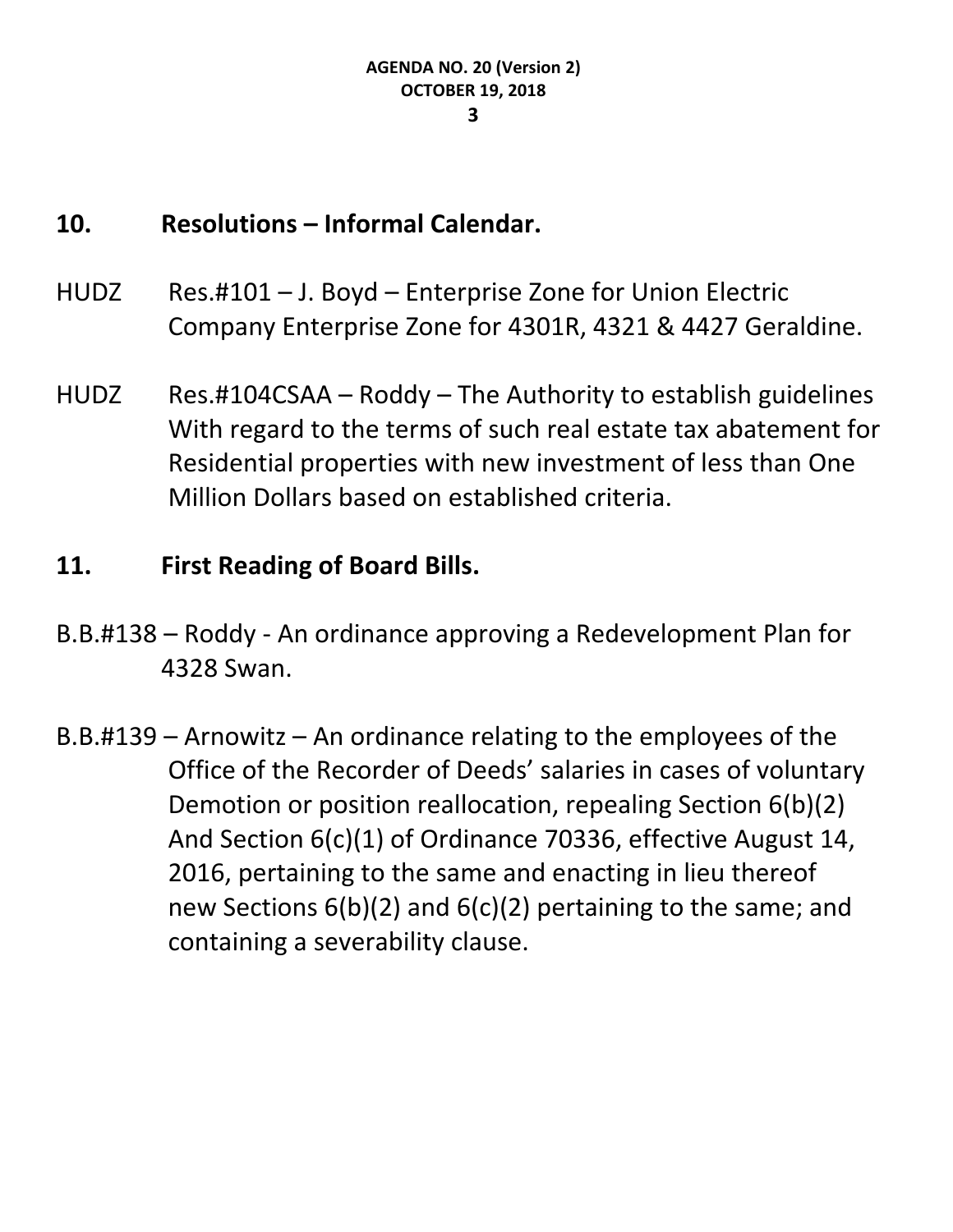- B.B.#140 Spencer An ordinance amending Section 1 of Ordinance 62571, pertaining to exemptions from the graduated Business license tax, codified as Section 8.07.020 of the Revised Code of the City of St Louis, by adding a new Subsection 5, to Section 1 of Ordinance No. 62571, creating An exemption from the graduated business license for the local farmers selling their agricultural products and products Produced therefrom directly to consumers solely at Farmers' Markets; and containing an emergency clause.
- B.B.#141 Green An ordinance pertaining to commercial semi-trailer trucks, also known as a semis, or tractor-trailers; prohibiting such traffic along Utah Street from the west boundary of Grand to the east boundary of Morgan Ford Road, exempting from said prohibition emergency vehicles, including privately owned tow trucks when providing emergency service to noncommercial vehicles, vehicles making deliveries to nearby Addresses, and vehicles with a Gross Vehicle Weight of less than 26,000 pounds; and containing an emergency clause.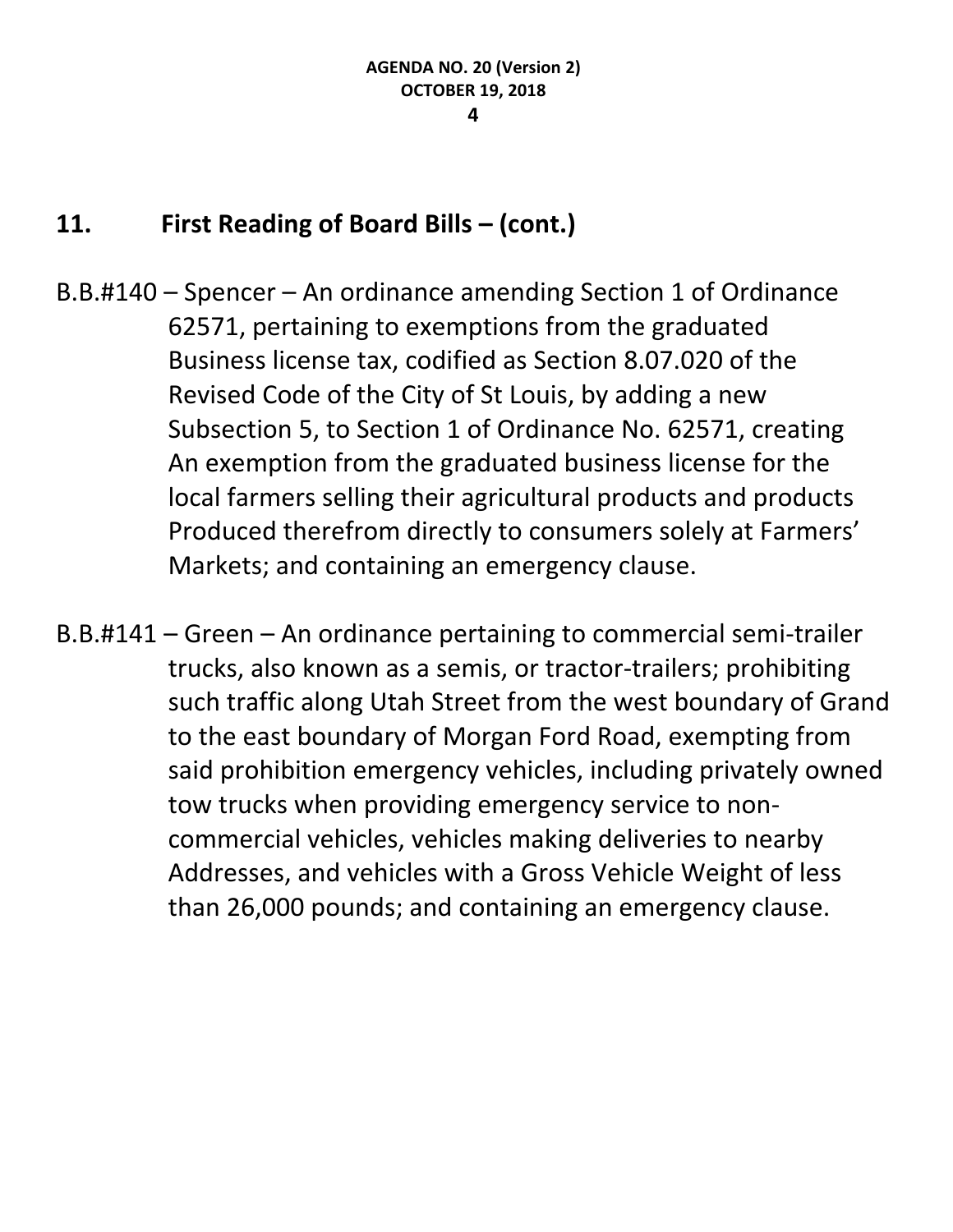- B.B.#142 Vaccaro An ordinance amending Section 4, of Ordinance 49623 approved November 9th, 1959, codified as Section 4.18.050 of the City Code of Ordinances, pertaining to the Firemen's Retirement System to allow the retirement system, with the approval of the board of trustees, to enter into cooperative agreements to transfer creditable service between the retirement system and any other retirement plan established by the state of Missouri or any political subdivision or instrumentality of the state when a member who has been employed in a position covered by one plan is employed in a position covered by another, in accordance with section 105.691 Revised Statues of the state of Missouri and the policies and procedures established by the board of trustees.
- B.B.#143 Navarro An ordinance repealing paragraph (C) of Section Two of Ordinance 63777, approved on June 4, 1996, as amended by Ordinance 64546, approved on December 18, 1998, and by Ordinance 68200, approved on June 4, 2008 and in lieu thereof a new paragraph is enacted extending the period of time during which the Cathedral Square Special Business District shall be permitted to collect the tax within the boundaries of the district therein established; and containing effectiveness and emergency clauses.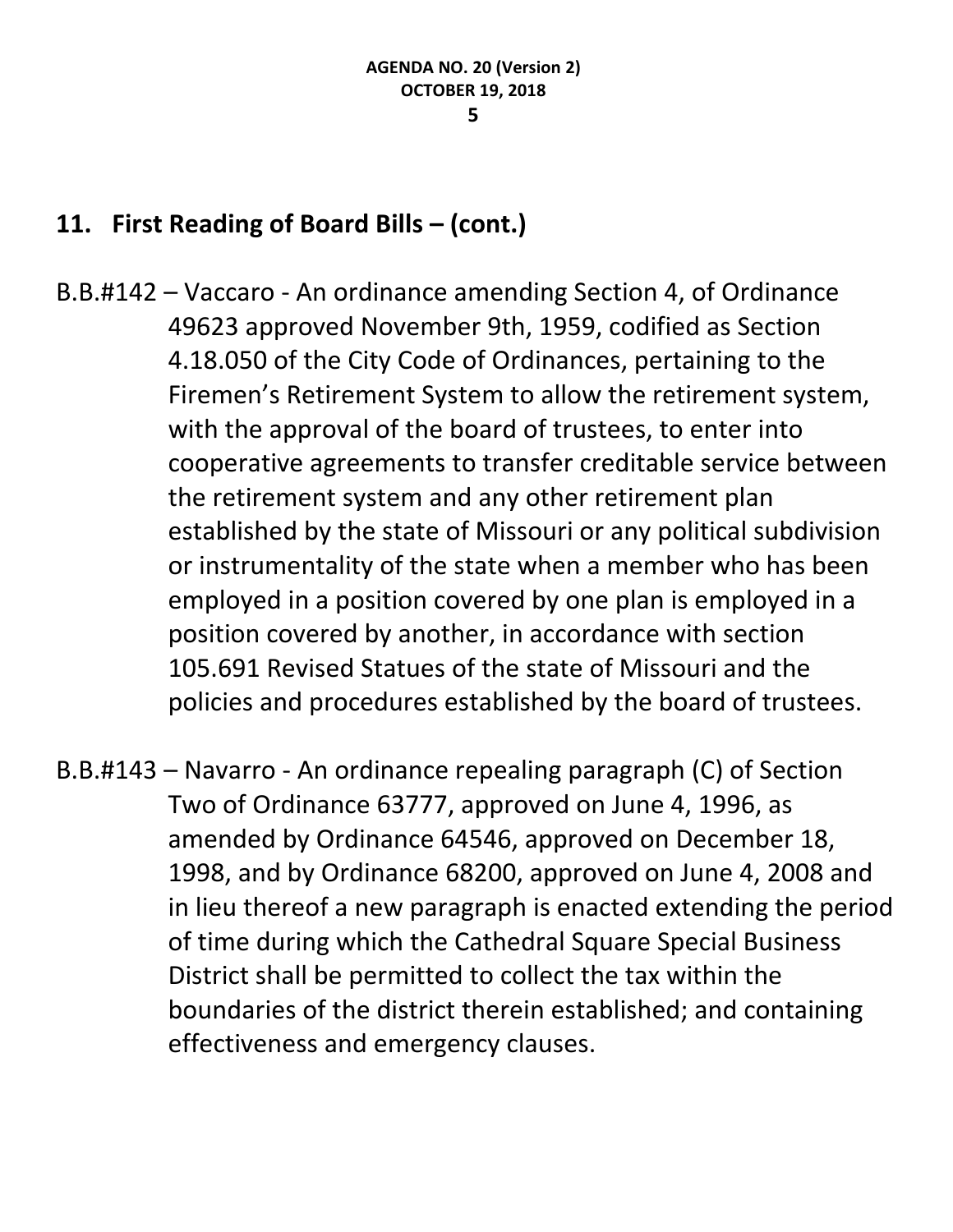- B.B.#144 Coatar An ordinance amending Section 2, of Ordinance No. 58267, approved March 19, 1981 and codified as Section 2.08.060 of the Revised Code of Ordinances of the City, pertaining to candidate payments to the political party upon whose ticket he or she proposes to run as a candidate and seeks nomination, one percent of the annual salary of the office for which he or she is a candidate, to permit a candidate to submit said payments to the Board of Election Commissioners at the time the candidate files his or her declaration of candidacy; and containing an emergency clause.
- B.B.#145 Coatar An ordinance revising Section 2.08.120, of the City Revised Code of Ordinances, pertaining to the Board of Election Commissioners preparing sample official ballots, so as to provide for the placement of candidates on said ballots in the order in which they are to appear on the official ballot rather than alphabetically as is currently provided; and containing an emergency clause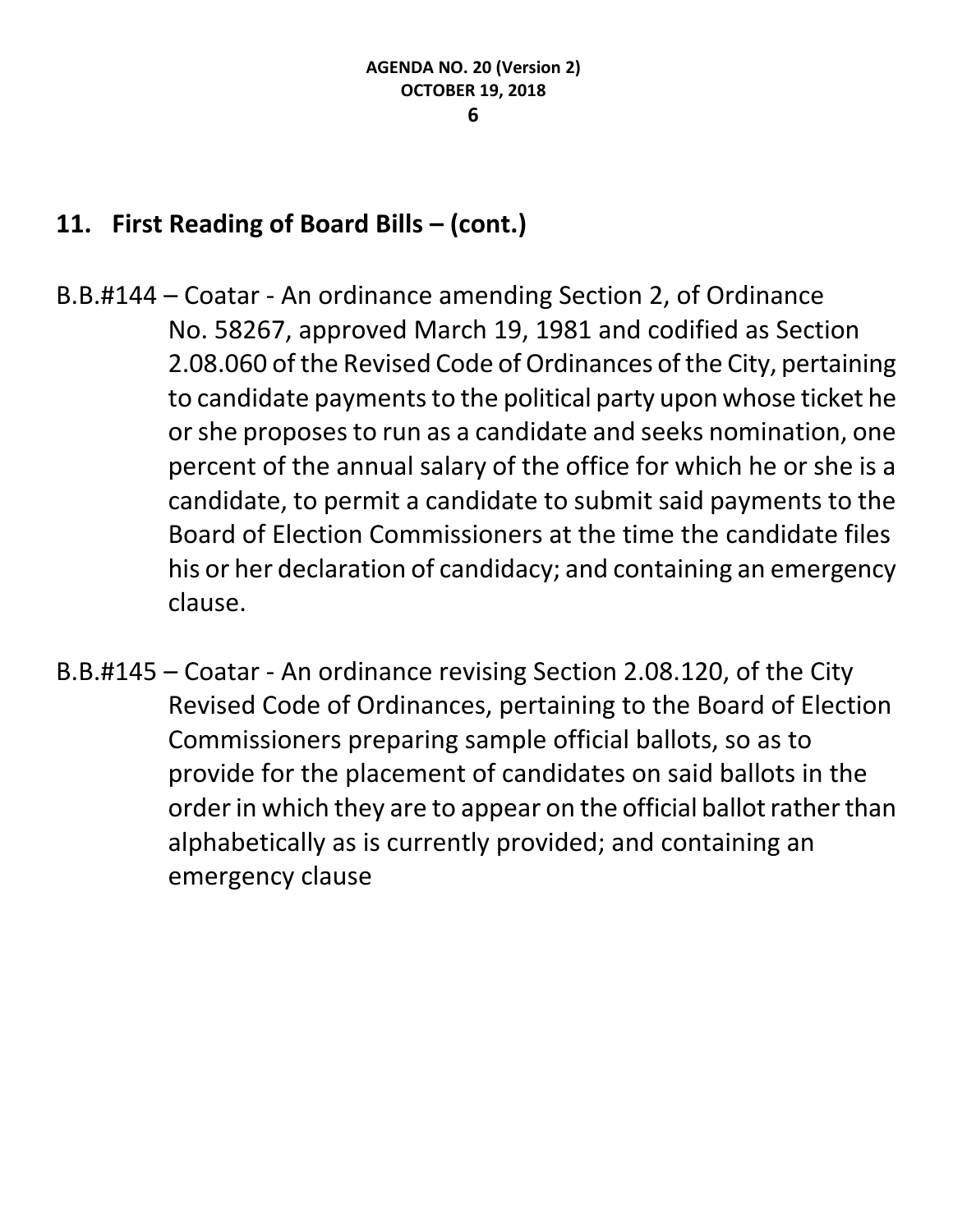- B.B.#146 Coatar An ordinance repealing the first paragraph of Section 2, of Ordinance No. 66193, approved March 10, 2004, codified as Section 2.08.330 of the City Revised Code of Ordinances, pertaining to the nominating process for a nonpartisan candidate, and in lieu thereof inserting a new first paragraph in Section 2, changing said process so that nonpartisan candidates may be nominated by a petition signed by registered voters, rather than a certificate signed by registered electors; and containing an emergency clause.
- B.B.#147 Coatar An ordinance revising Section 1, (B)(1), of Ordinance No. 59982, approved July 31st, 1986, codified as Section 2.08.400(B)(1), of the City Revised Code of Ordinances, pertaining to the last date on which a candidate may withdraw from a primary election from forty (40) days prior to the date of the primary election to fifty (50) days prior to the date of the primary election; and containing an emergency clause.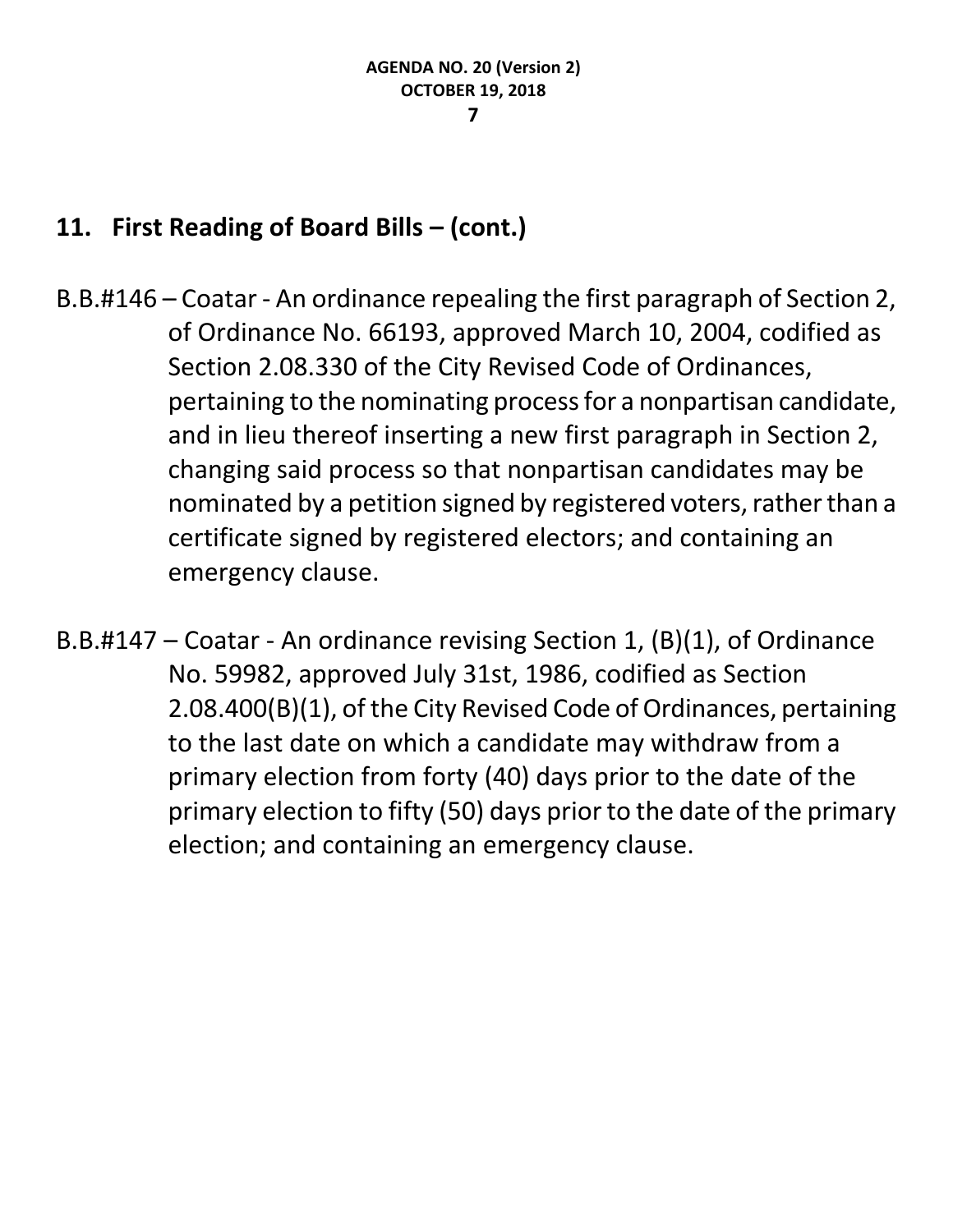B.B.#148 – Navarro - An ordinance repealing paragraph (f) of Section Two of Ordinance 62622, approved on May 29, 1992, as amended by Ordinance 63840, approved on July 19, 1996, as amended by Ordinance 64935, approved on May 17, 2000, as amended by Ordinance 68202, approved December 8, 2008 and in lieu thereof a new paragraph is enacted extending the period of time during which the Central West End North Special Business District shall be permitted to collect the tax within the boundaries of the district therein established; and containing effectiveness and emergency clauses.

# **12. Reference to Committee of Board Bills**

- HUDZ B.B.#138
- PE B.B.#139
- STR B.B.#141
- WM B.B.#143 #148
- LEG B.B.#142 #144 #145 #146 #147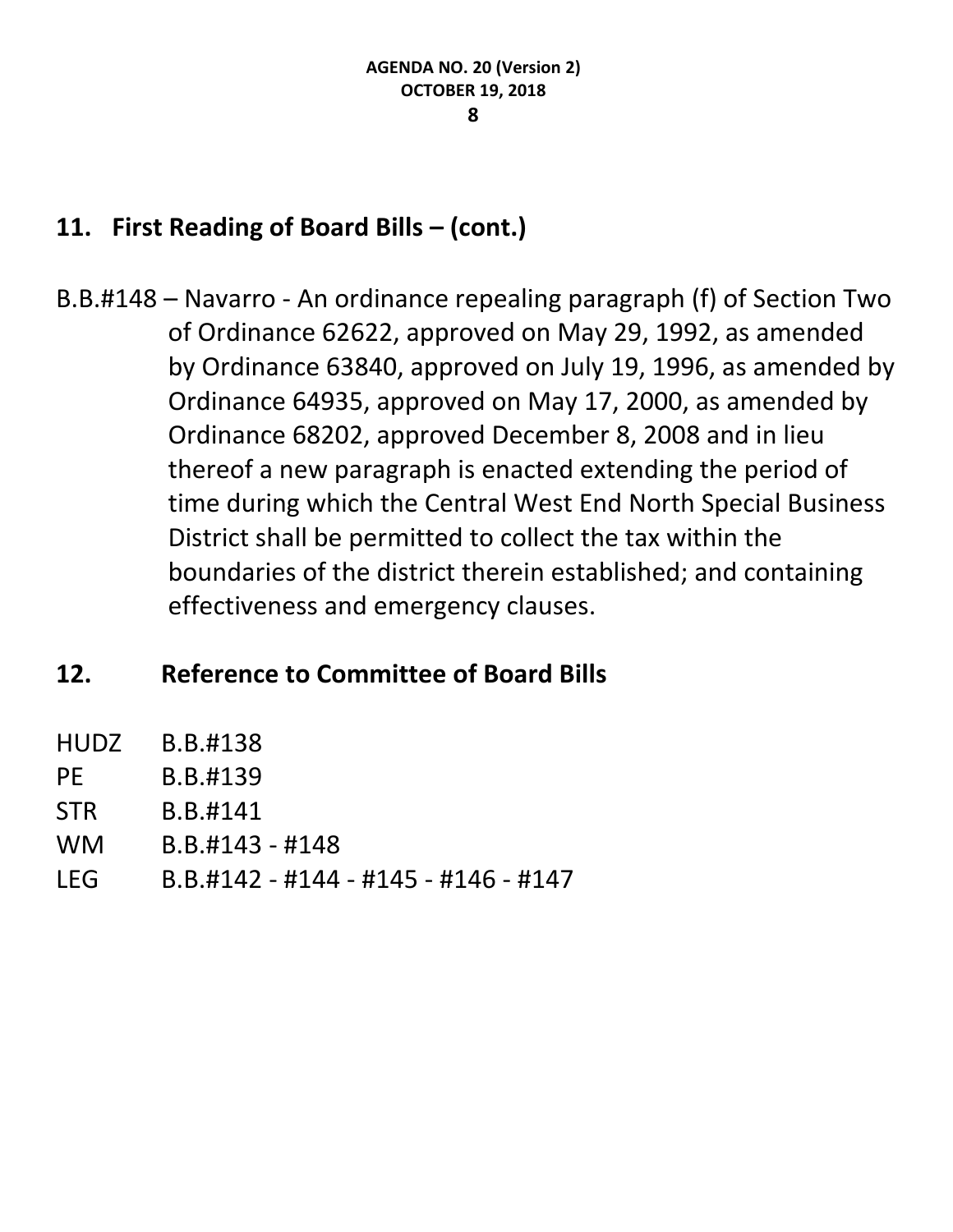# **13. Second Reading and Report of Standing Committees**

- HH B.B.#132-Arnowitz/Guenther/Pres. Reed An ordinance authorizing and directing the Director of the City Department of Health, Mayor of the City and their authorized grantee official, on behalf of the City of St. Louis, to enter into and execute a Cooperative Agreement Award with the U.S. Department of Justice, Office of Justice Programs, to fund the St. Louis Opioid and Homicide Prevention Command Center.
- WM  $B.B. #123CS Ingrassia An ordinance authorizing the sale of$ Certain real property owned by the City and located in City Blocks 2007 and 2008 and containing a severability clause. This ordinance, authorizing and directing the Mayor and Comptroller to execute upon receipt of and in consideration of the sum of Six Hundred Fifty Thousand Dollars, a Quit Claim Deed remise, release and forever quit claim unto 2200 Washington LLC, whose address is 1425 South 18th Street, St. Louis Mo. 63104, certain City-owned property located in City Blocks 2007 and 2008.
- WM B.B.#130AA– Vollmer An ordinance approving the petition to establish the LaCollina Community Improvement District, establishing the La Collina Community Improvement District.

# **14. Report of Special Committees** none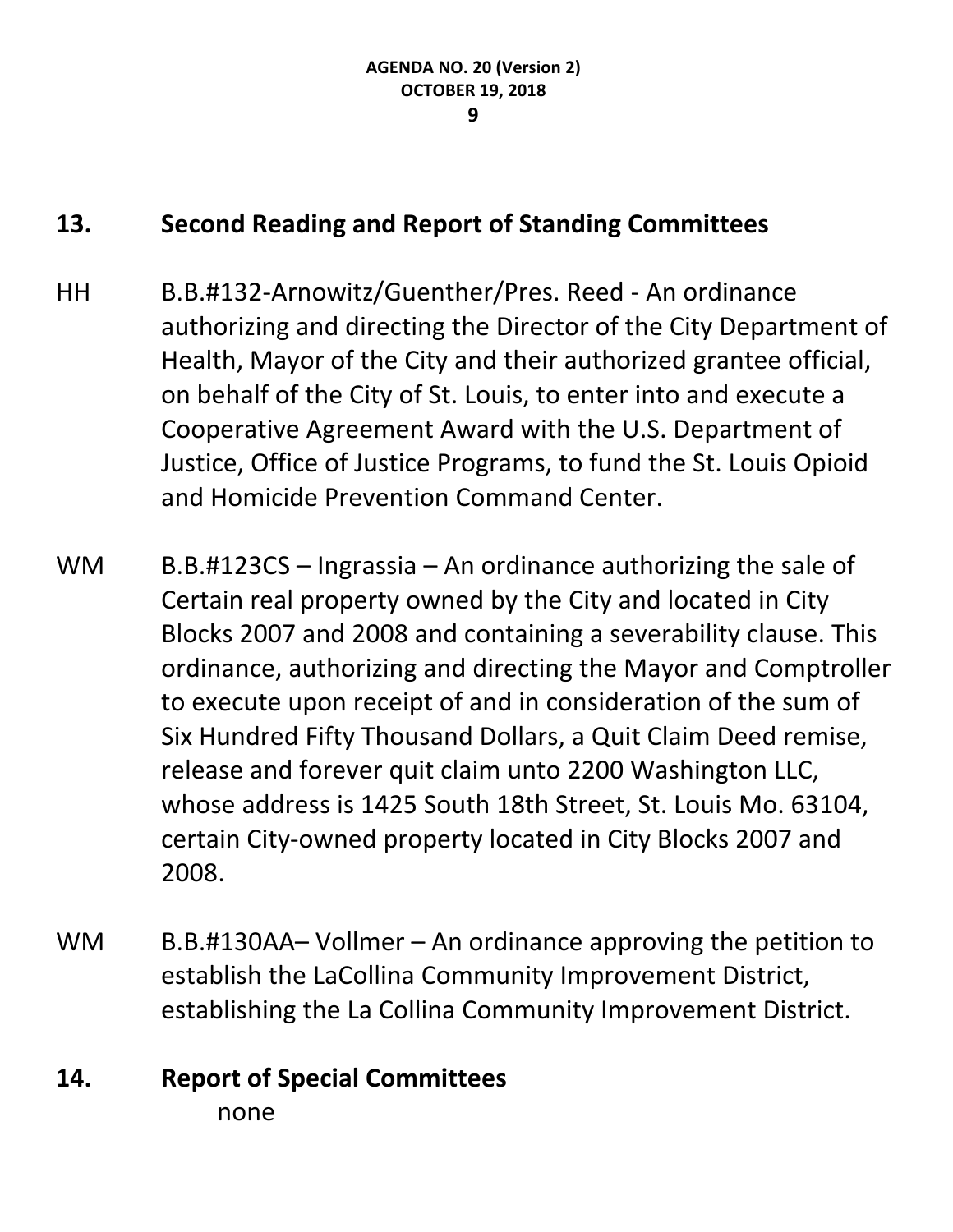# **15. Perfection Consent Calendar.**

LEG B.B.#124 –Ogilvie/Murphy - An ordinance repealing Section 4, Subsections 746.010 through 756.040 of Ordinance No. 51871, approved April 4, 1963, and pertaining to the establishment of the Decent Literature Commission, its organization, responsibilities, powers and purposes.

# **16. Board Bills for Perfection**

LEG B.B.#6AA- Howard/Murphy - An ordinance repealing Ord. 70475 and in lieu Thereof enacting a new Ordinance to be known as the City Whistleblower Law, pertaining to reporting improper governmental action and providing protection from retaliatory action for reporting and cooperating in the investigation and/or prosecution of improper governmental action; containing definitions, procedures for reporting improper governmental action and retaliation, and penalties; and containing severability and emergency clauses.

# **17. Third Reading Consent Calendar**

HUDZ B.B.#111 – Howard - An Ordinance recommended by the Planning Commission to change the zoning of property, from "A" Single-Family Dwelling District AND "F" Neighborhood Commercial to the "F" Neighborhood Commercial District, in City Block 5177 (5347-53 Nottingham), and containing an emergency clause.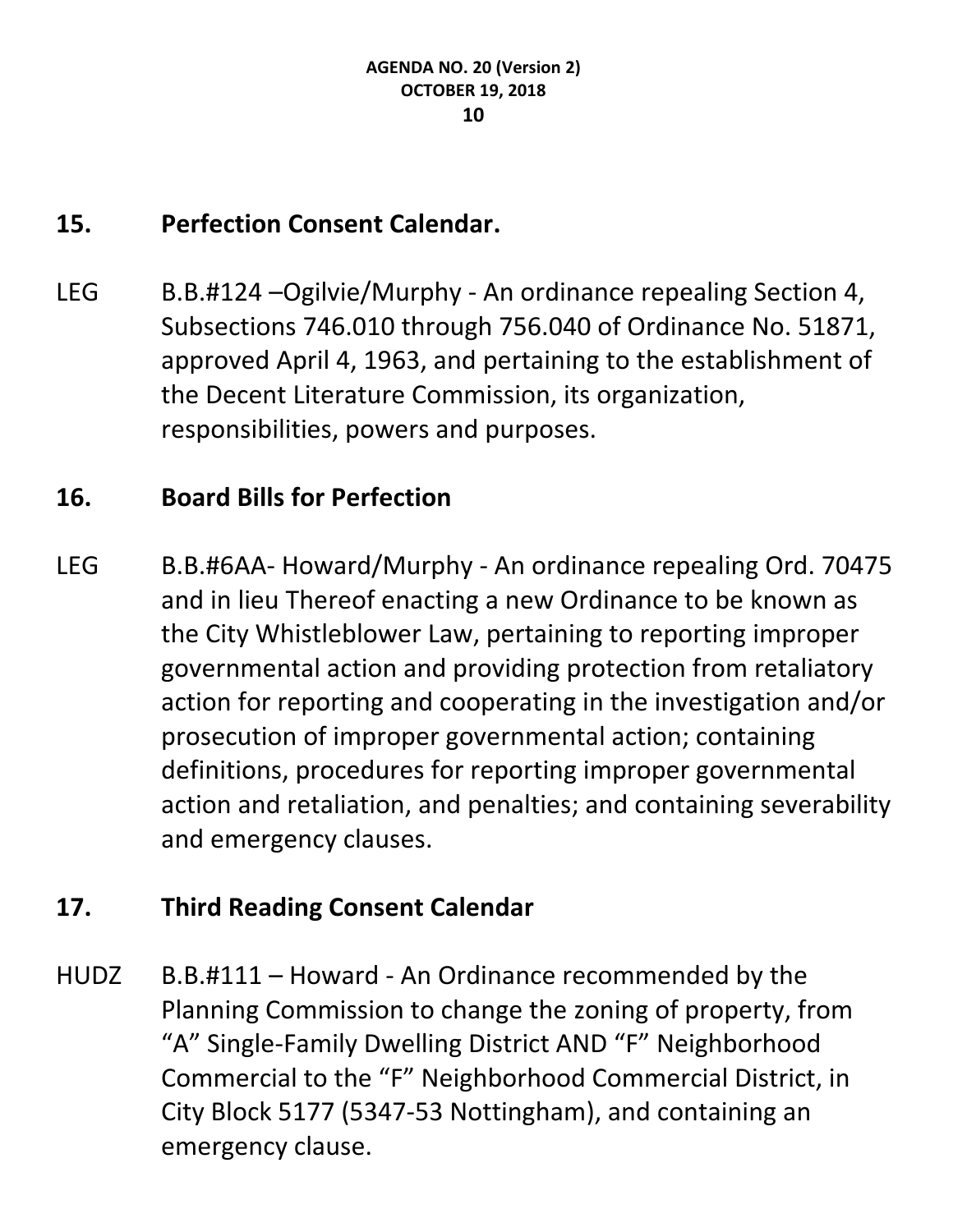# **17. Third Reading Consent Calendar – (cont.)**

- HH B.B.#117 Arnowitz -An Ordinance authorizing and directing the Director of the Department of Human Services, by and through the St. Louis Area Agency on Aging and, to accept funding from the Missouri Association of Area Agencies on Aging, in the amount of \$120,000 over the next five fiscal years.
- PS B.B.#119AA Kennedy/Muhammad/J. Boyd/Vaccaro An ordinance authorizing and directing the Director of Public Safety to enter into and execute an Intergovernmental Agreement with the United States Marshal Service for housing and related services for United States Marshal detainees housed within the Division of Corrections.
- **18. Third Reading/Report of Engrossment and Final Passage** none
- **19. Report of the Enrollment Committee.**

B.B.#111 – #117 - #119AA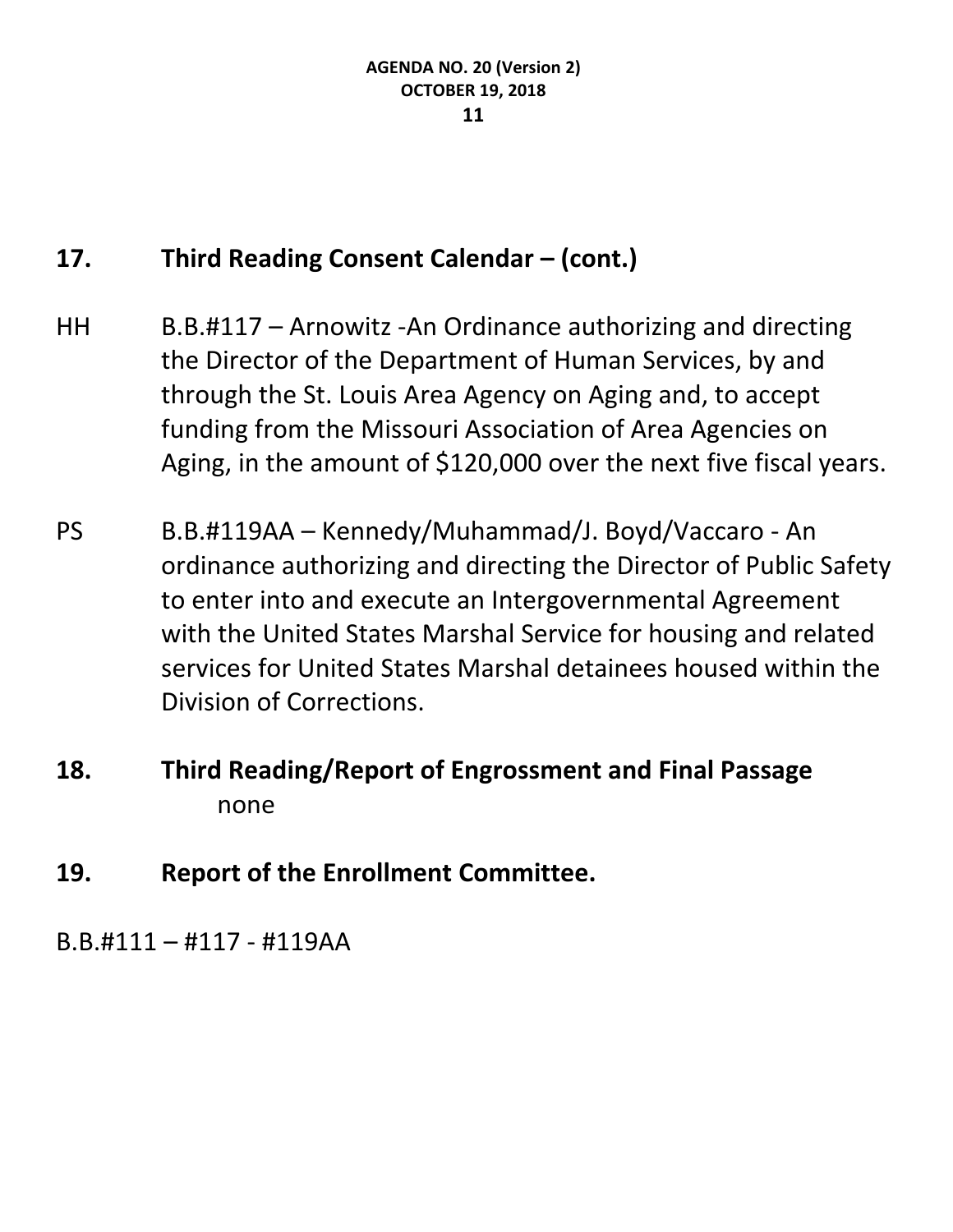# **20. Courtesy Resolutions Consent Calendar**

- Res.#151 Pres. Reed The Board of Aldermen recognize the many achievements of Jorge Riopedre and acknowledge his accomplishments and contributions to the City.
- Res.#152 Davis/Pres. Reed The Board of Aldermen honor and thank the Urban League of Metropolitan St. Louis for their service.
- Res.#153 J. Boyd The Board of Alderman celebrate the 90th Birthday of Dorris Lee Oatis, and to recognize her for her many contributions to the City.
- Res.#154 Vaccaro Congratulations to Samuel Anthony Beckerle on Receiving the Eagle Scout Award.
- Res.#156 Davis The Board of Aldermen recognizes Je'Caryous Johnson on his many accomplishments as a Playwright, Author and Producer.
- Res.#157 Davis/Muhammad The Board of Aldermen recognizes Snoop Dogg an American rapper, singer, songwriter, record producer, television personality, entrepreneur, and actor, on his many accomplishments.
- Res.#158 Davis The Board of Aldermen notes the passing of Bessie Marie Turner Cosey.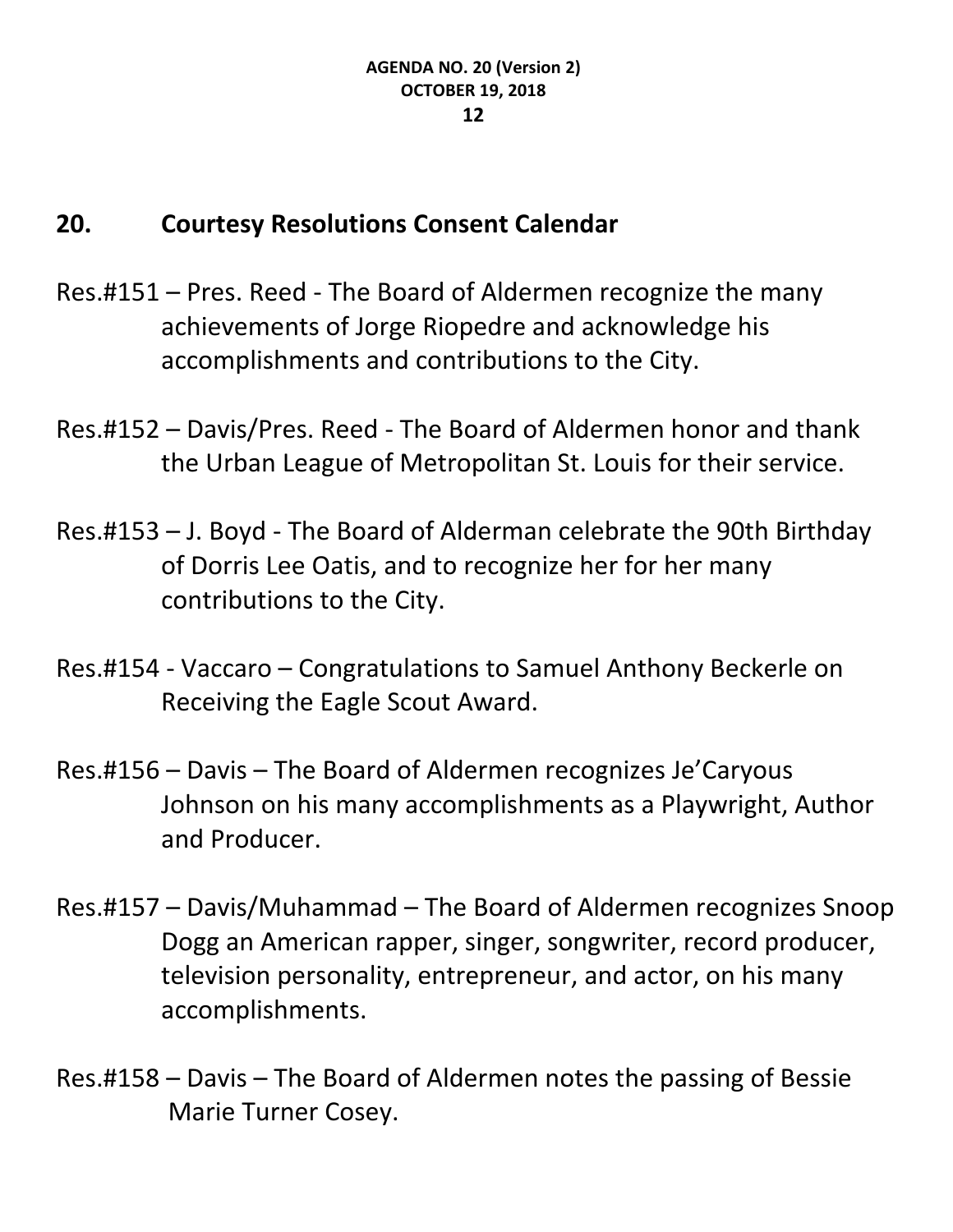# 21. **First Reading of Resolutions.**

- Res.#155 Oldenburg/Pres. Reed The Board of Aldermen urge the Mayor to direct the City's Chief Technology Officer to develop a 'smart city' strategy that will include a roadmap for achieving the outcomes of the strategy; establish partnerships with government entities, businesses, and in the community; implement said strategy in an equitable manner that ensures equal access to technology and related services, and benefits that may result therefrom; and to prepare and present a biannual report to the Board of Aldermen that details the current status of 'smart city' initiatives, which identifies current and potential opportunities that the City may act upon, and other matters which the Chief Technology Officer may deem relevant or important.
- **22. Second Reading Resolutions, Committee Reports & Adoptions.** none
- **23. Miscellaneous and Unfinished Business.** none
- **24. Announcements**
- **MONDAY, OCTOBER 22, 2018**

**NO MEETINGS**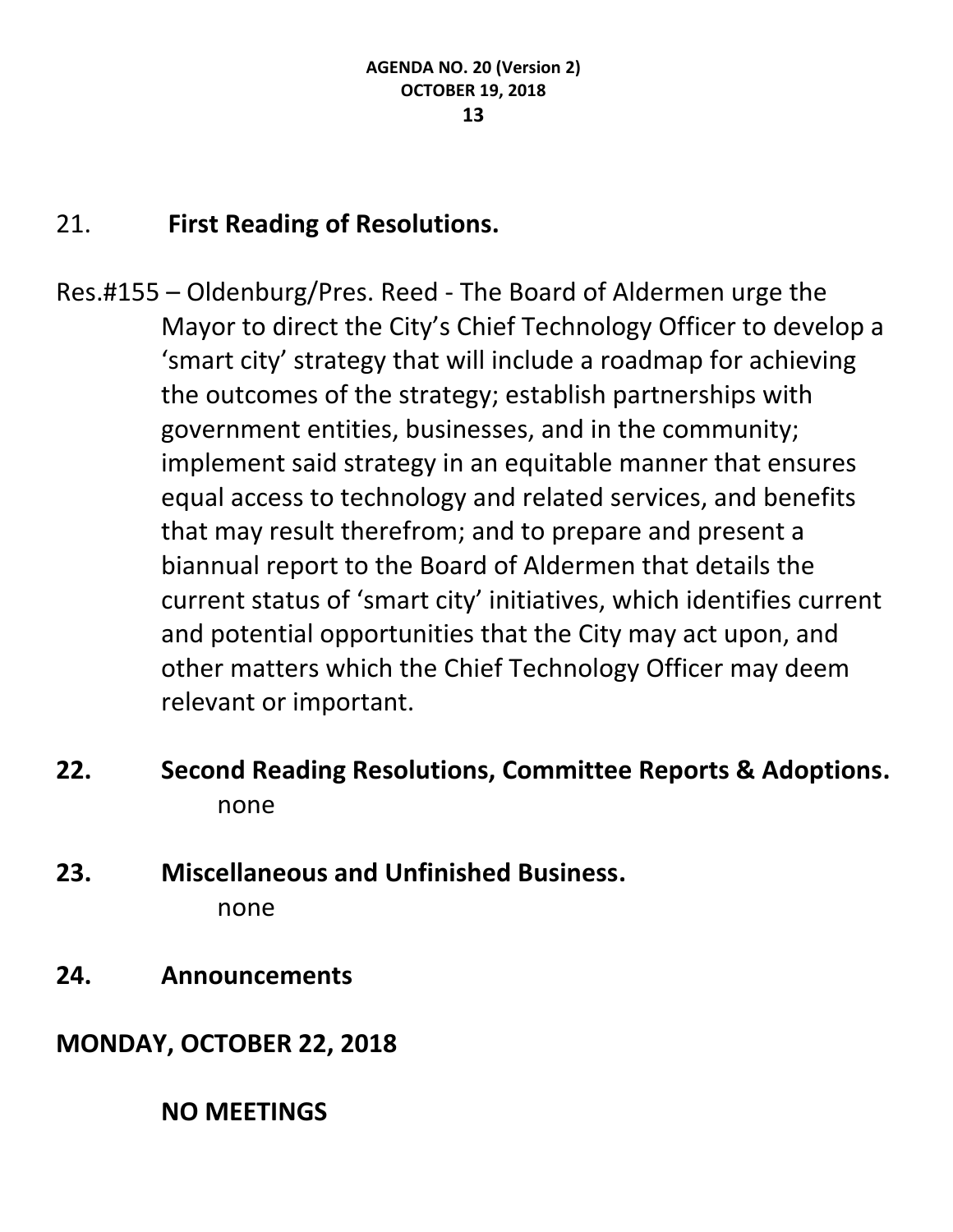#### **TUESDAY, OCTOBER 23, 2018**

# **STREETS, TRAFFIC & REFUSE MEETING – 9:00 A.M. – LEISURE ROOM**

- B.B.#108 P. Boyd An Ordinance directing the Director of Streets to permanently close, barricade, or otherwise impede the flow of traffic on east/west alley-way in City Block 5000 Block, bounded by Robin, Lillian, Riverview and Theodore at a point on said alley-way that is approximately ten (10) feet southeast of the east curb line of Theodore Ave., and containing an emergency clause.
- B.B.#128 Moore An Ordinance establishing a two-way stop site at the intersection of Warne and Lexington regulating all traffic traveling northbound and southbound on Warne at Lexington and containing an emergency clause.
- B.B.#134 Williamson/Moore Pursuant to Ordinance 68937, an ordinance authorizing the honorary street name Frank Williamson Sr. Way, which shall begin at the intersection of Enright and Union and run east on Enright to Arlington.
- B.B.#135 Williamson Pursuant to Ordinance 68937, an ordinance authorizing the honorary street name Thelma N. Williamson Way, which shall begin at the intersection of Arlington and Clemens and run north on Arlington to the intersection of Arlington and Windemere.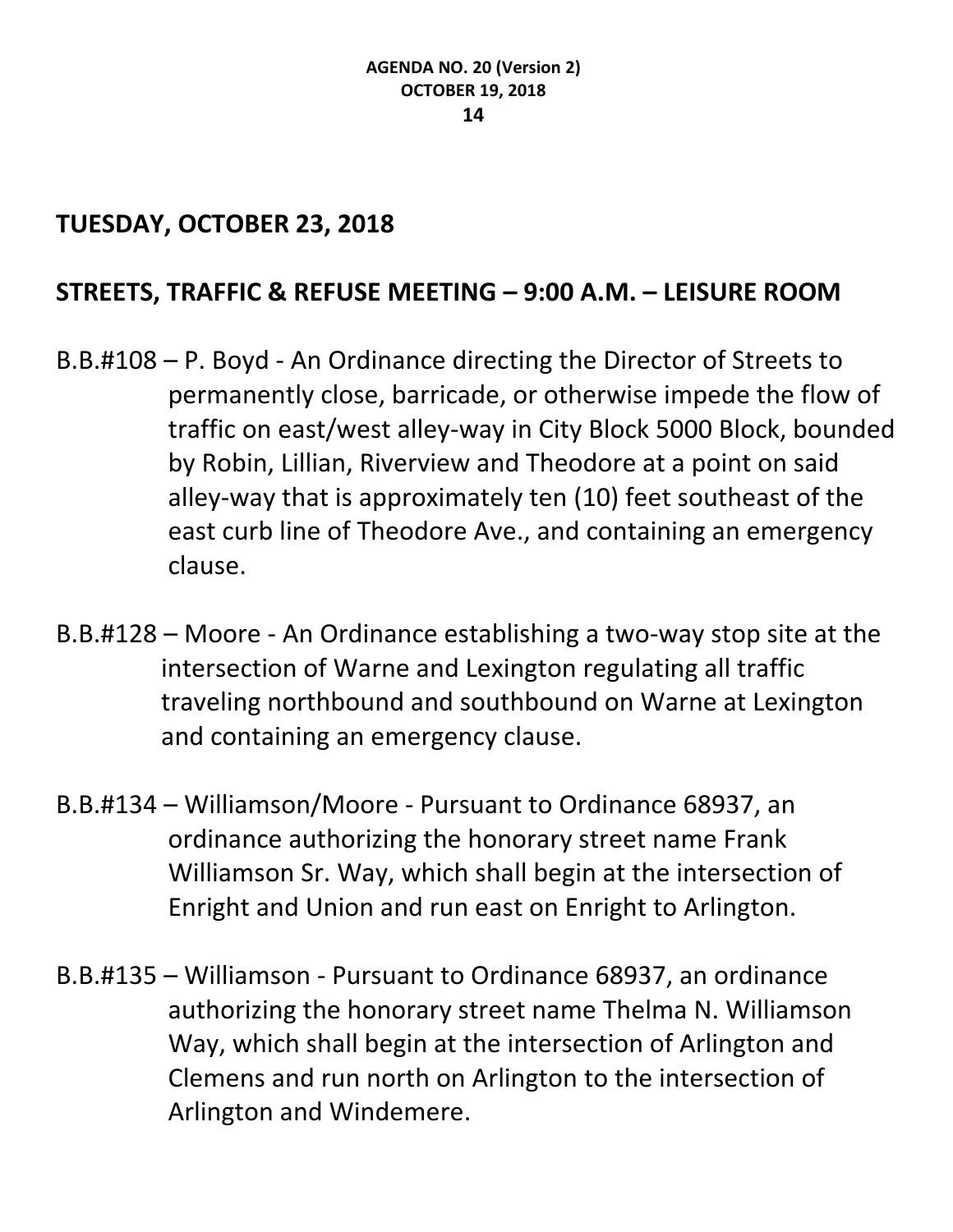#### **WEDNESDAY, OCTOBER 24, 2018**

#### **NO MEETINGS**

#### **THURSDAY, OCTOBER 25, 2018**

#### **TRANSPORTATION & COMMERCE MTG. 10:00 A.M. – LEISURE ROOM**

- B.B.#120 Davis An Ordinance recommended and approved by the Airport Commission, the Board of Public Service and the Board of Estimate and Apportionment authorizing and directing the Director of Airports, the President of the Board of Public Service, and the Comptroller to enter into and the "Memorandum Of Agreement for Expansion of and Improvement to Inbound Baggage System and Facilities Terminal 2" at St. Louis Lambert International Airport that memorializes the agreement between the City and Southwest Airlines Company; containing a severability clause, and containing an emergency clause.
- B.B.#121 Davis An Ordinance recommended and approved by the Board of Estimate and Apportionment authorizing and directing the Director of Airports and the Comptroller, owner and operator of St. Louis Lambert International Airport to enter into and execute the Concession Agreement AL-252 between the City and AvendCo, LLC, granting to Concessionaire, subject to and in accordance with the terms, covenants, and conditions of the Agreement, certain rights and privileges in connection with the occupancy and use of the Premises; containing a severability clause; and containing an emergency clause.